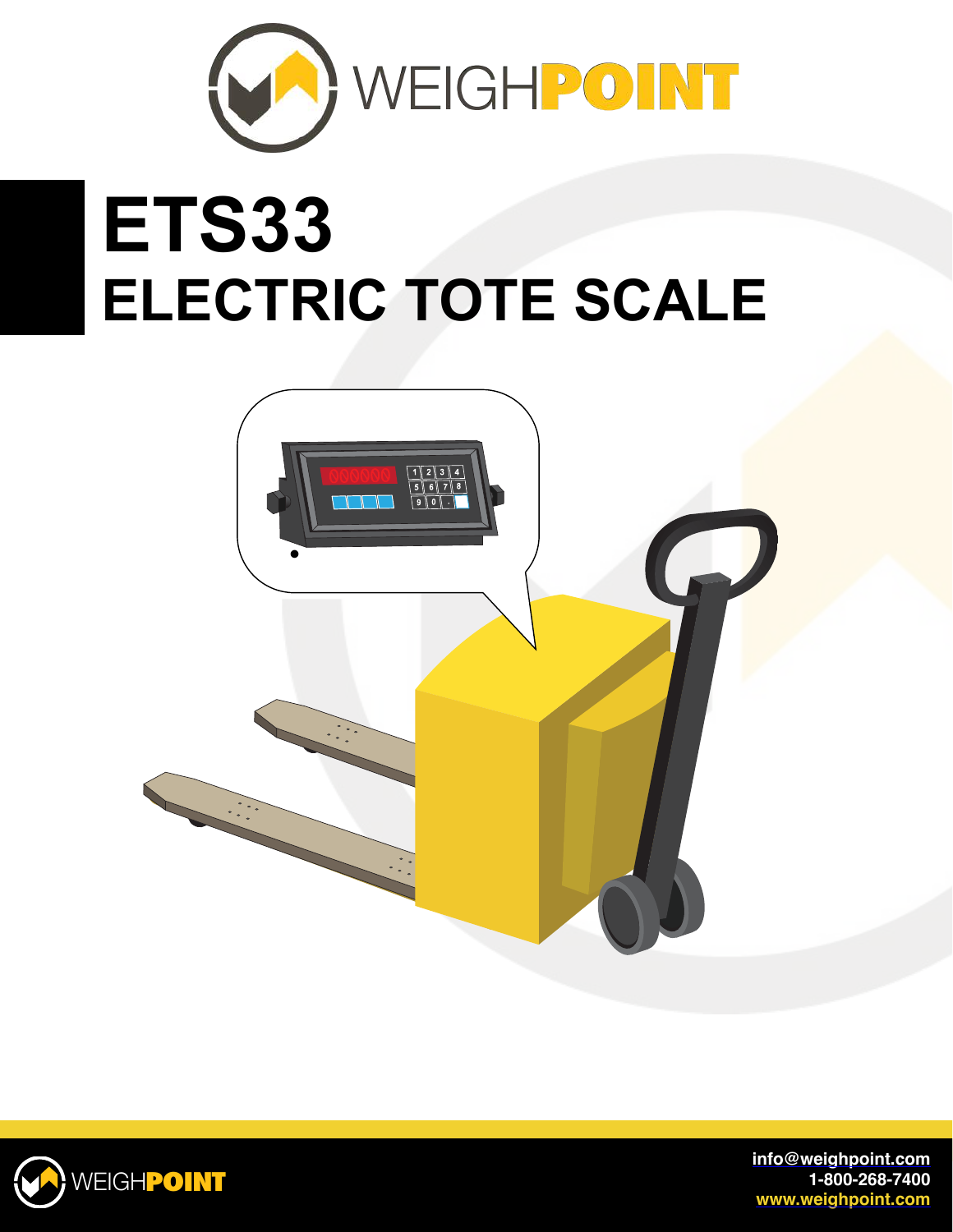## FEATURES

This patent pending system's precision was always available, however at a prohibitive cost by scale companies requiring the fitting of the weigh scale at their facility

This system provides precision weighing on your walkie or walkie/ rider truck, all at a practical cost.

**Note:** Number of load cells match application, could be 4,6 or 8 load cell system

This super accurate scale kit is fitted on your walkie at your facility or a local material handling dealer requires minimal installation expertise

> Accuracy and a minimal lower height makes this system the best companion a warehouse manager could hope for… order picking or simply weighing freight, whatever chosen, makes for great efficiency.



**[info@weighpoint.com](mailto:info@weighpoint.com) 1-800-268-7400 [www.weighpoint.com](http://www.weighpoint.com)**